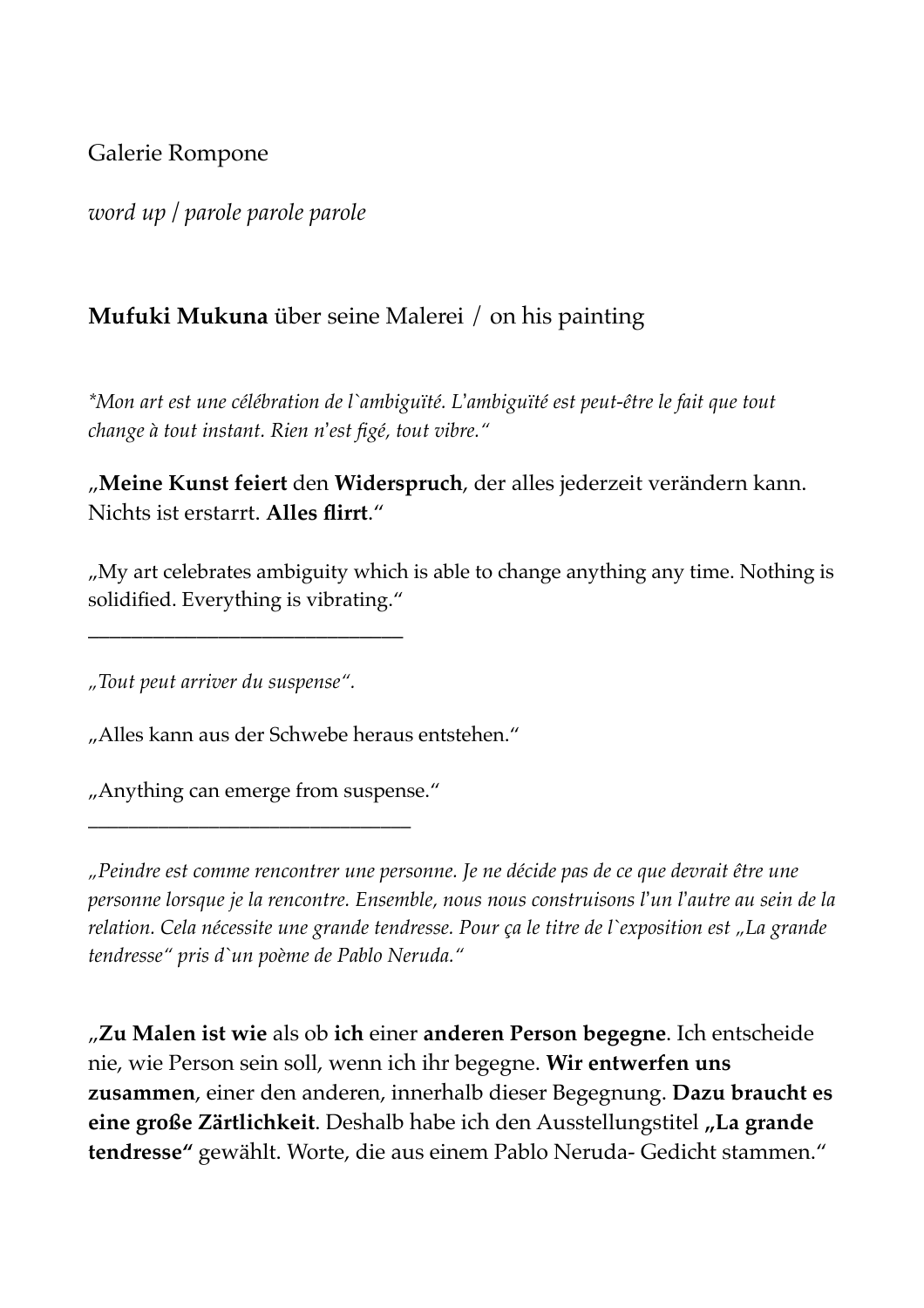"To me the act of painting is like encountering a person. I never decide how this person should be when I meet him or her. We create ourselves together. Therefore you need a big tenderness. This is why my exhibition is entitled "The big tenderness". Words which are taken from a poem by Pablo Neruda."

*"Je cherche l*!*intimité de l'être, pas la "façade.*"

\_\_\_\_\_\_\_\_\_\_\_\_\_\_\_\_\_\_\_\_\_\_\_\_\_\_\_\_\_\_\_

\_\_\_\_\_\_\_\_\_\_\_\_\_\_\_\_\_\_\_\_\_\_\_\_\_\_\_\_\_\_

\_\_\_\_\_\_\_\_\_\_\_\_\_\_\_\_\_\_\_\_\_\_\_\_\_\_\_\_\_\_\_\_\_\_\_\_\_

\_\_\_\_\_\_\_\_\_\_\_\_\_\_\_\_\_\_\_\_\_\_\_\_\_\_\_\_\_

"Ich **suche nach** der **Intimität** einer Person, nicht die Fassade."

"I am looking for a person`s intimacy not for her or his facade."

*"J*!*essaie souvent d'être détendu dans la vie. Pour ça les figures sur les toiles semblent cool. Cela vient en partie de la pratique du théâtre que j*!*ai abordée à une époque."*

"Meine **Leinwandfiguren** wirken oft cool, weil ich versuche, **entspannt durchs Leben** zu **gehen**. Ich habe das **aus meiner Zeit am Theater** mit **in** die **Malerei genommen**."

". My figures on the canvas often seem to be quite cool because I try to be relaxed in life. This is what I took from my time at the theatre."

*"Sur beaucoup des tableaux on voit des personnage solitaire. Cela témoigne d*!*une peur de l*!*abandon à mon avis ou d*!*une peur de se sentir abandonné. Il y a aussi que les moments importants de la vie se vivent seul."*

"Dass die Personen auf vielen Leinwänden alleine sind, bezeugt **die Angst vor der Verlassenheit** oder die Angst davor, sich verlassen zu fühlen. Es gibt aber auch die **wichtigen Momente** im Leben, die **alleine durchlebt** werden."

"On my canvases many people are alone. This stands for the fear of loneliness or for the fear of feeling alone. But there are also moments in life which you need to undergo on your own."

*<sup>&</sup>quot;Ma source d*!*inspiration est l'être humain dans ce qui lui échappe, le dépasse et est plus grand que lui. Sa volonté propre est souvent sans intérêt à mes yeux."*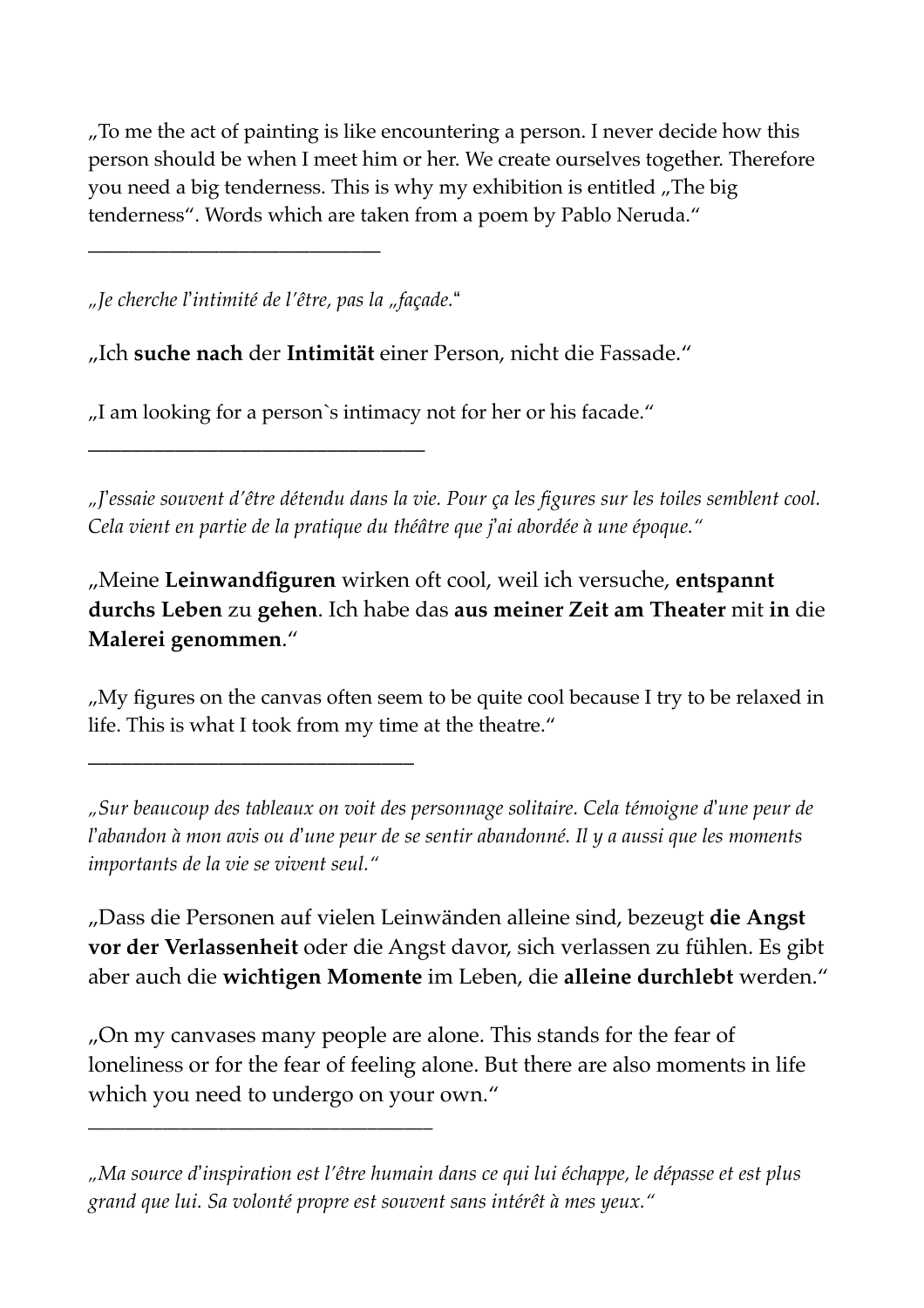"**Meine Inspirationsquelle** ist das, **was aus dem Menschen herausbricht**; etwas, was ihn überragt und größer ist als er oder sie selbst. Dahingegen erscheint mir **der Wille des Menschen oft bedeutungslos**."

"My inspiration is that what pops out of a human being, something that towers above himself that is bigger than himself. Whereas the human volition to me often seems to be meaningless."

\_\_\_\_\_\_\_\_\_\_\_\_\_\_\_\_\_\_\_\_\_\_\_\_\_\_\_\_\_\_\_

*"J*!*apprécie particulièrement l*!*huile sur toile, je la compare souvent à la pellicule au cinéma alors que l*!*acrylique serait la vidéo. Avec la pellicule, il y a ce que l*!*on appelle la profondeur de champs.*

"**Beim Malen** schätze ich besonders **Ölfarben auf Leinwand**. Ich vergleiche das oft mit einem Kinofilm. Acryl zu benutzen wäre ein Video. Mit einem Film erreicht man die so genannte Tiefenschärfe."

"When I am painting I appreciate oil colours the most. I oft compare them to a movie. Using acrylic feels like making a video. With a movie you reach the so called depth of field."

*"J*!*essaie toujours de ne rien décider à l*!*avance."*

\_\_\_\_\_\_\_\_\_\_\_\_\_\_\_\_\_\_\_\_\_\_\_\_\_\_\_\_\_\_\_\_\_

\_\_\_\_\_\_\_\_\_\_\_\_\_\_\_\_\_\_\_\_\_\_\_\_\_\_\_\_\_\_\_

"**Bevor** ich anfange zu **malen**, versuche ich, **vorher nichts entschieden** zu haben."

\*Before I begin to paint I try to not having decided something previously."

*"Le ornement me sert pour me distraire et m*!*amuser."*

"**Das Ornament** dient mir dazu, mich **abzulenken** und zu **amüsieren**."

"The ornament serves to distract myself and for my amusement."